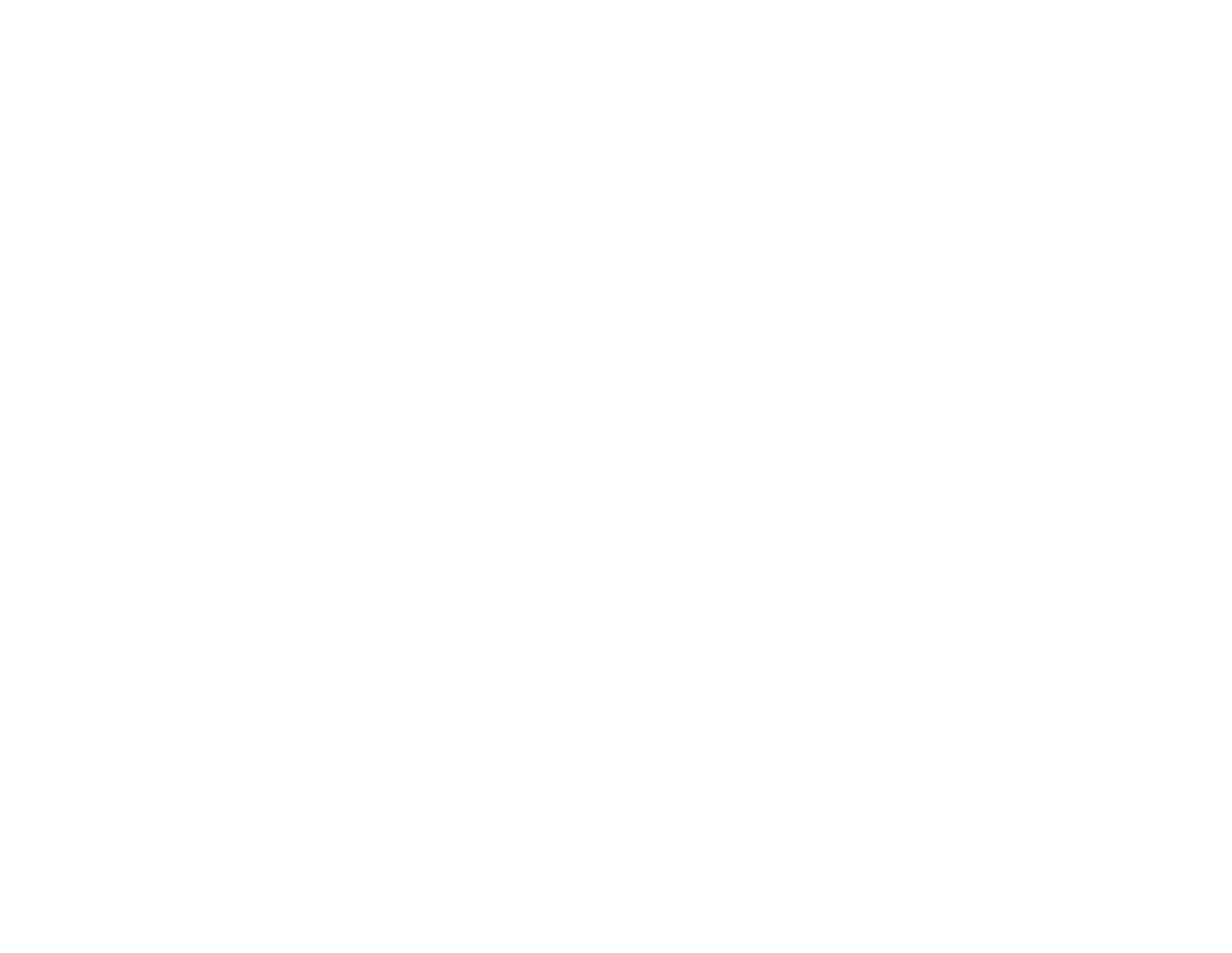|                                                         |                  |     |     |     |                          |     |        |          |                          |                          | <b>Two</b>               |     |                    |                          |        |         |             |                          |                          |                                                                                                                                                |               |  |
|---------------------------------------------------------|------------------|-----|-----|-----|--------------------------|-----|--------|----------|--------------------------|--------------------------|--------------------------|-----|--------------------|--------------------------|--------|---------|-------------|--------------------------|--------------------------|------------------------------------------------------------------------------------------------------------------------------------------------|---------------|--|
|                                                         |                  |     |     |     | <b>African</b>           |     |        | American |                          | Pacific   More   Econ    | <b>or</b>                |     | <b>Non</b><br>Econ |                          |        |         |             |                          |                          |                                                                                                                                                | <b>Foster</b> |  |
|                                                         |                  |     |     |     |                          |     |        |          |                          |                          |                          |     |                    |                          |        |         |             |                          |                          | State District Campus American Hispanic White Indian Asian Islander Races Disady Disady CWD CWOD EL Male Female Migrant Homeless Care Military |               |  |
| Science                                                 | All Students 12% |     | 7%  | 18% |                          | 17% |        |          |                          |                          |                          | 17% |                    | 23% 13%                  |        |         | 18% 17% 23% | 10%                      |                          |                                                                                                                                                |               |  |
|                                                         | <b>CWD</b>       | 6%  | 4%  | 13% | $\overline{\phantom{a}}$ | 13% |        |          |                          | $\overline{a}$           | $\sim$                   | 9%  |                    | $*13%$                   |        |         | $-11\%$ 20% | 0%                       | $\overline{a}$           |                                                                                                                                                |               |  |
|                                                         | <b>CWOD</b>      | 13% | 7%  | 18% | $\overline{a}$           | 18% | $\ast$ |          |                          | $\overline{\phantom{a}}$ | $\overline{\phantom{a}}$ | 18% | 22%                |                          |        |         | 18% 19% 24% | 11%                      | $\overline{\phantom{a}}$ |                                                                                                                                                |               |  |
|                                                         | EL               | 4%  | 5%  | 17% | $\sim$                   | 17% |        |          | $\overline{\phantom{a}}$ | $\sim$                   | $\overline{\phantom{a}}$ | 17% |                    | 11%                      |        |         | 19% 17% 26% | 8%                       |                          |                                                                                                                                                |               |  |
|                                                         | Male             | 14% | 8%  | 23% |                          | 23% | $\ast$ |          | $\overline{\phantom{a}}$ |                          | $\blacksquare$           | 24% |                    | 14% 20%                  |        |         | 24% 26% 23% | $\overline{\phantom{a}}$ |                          |                                                                                                                                                |               |  |
|                                                         | Female           | 10% | 6%  | 10% |                          | 10% |        |          | $\overline{a}$           | $\overline{\phantom{a}}$ | $\overline{a}$           | 6%  | 33%                | 0%                       | 11% 8% |         |             | 10%                      | $\overline{a}$           |                                                                                                                                                |               |  |
| <b>STAAR Percent at Approaches Grade Level or Above</b> |                  |     |     |     |                          |     |        |          |                          |                          |                          |     |                    |                          |        |         |             |                          |                          |                                                                                                                                                |               |  |
| <b>All Grades</b>                                       |                  |     |     |     |                          |     |        |          |                          |                          |                          |     |                    |                          |        |         |             |                          |                          |                                                                                                                                                |               |  |
| All Subjects   All Students 67%                         |                  |     | 63% | 66% | 60%                      | 66% | 59%    |          | $\ast$                   |                          | $\overline{\phantom{a}}$ | 65% | 71%                | 32%                      |        |         | 73% 67% 66% | 66%                      |                          | $\ast$                                                                                                                                         |               |  |
|                                                         | <b>CWD</b>       | 38% | 31% | 32% | $\ast$                   | 33% | 17%    |          |                          | $\sim$                   | $\blacksquare$           | 23% |                    | 53% 32%                  |        |         | $-32\%$ 30% | 36%                      | $\blacksquare$           |                                                                                                                                                |               |  |
|                                                         | <b>CWOD</b>      | 71% | 66% | 73% | 83%                      | 73% | 71%    |          | $\ast$                   | $\sim$                   | $\overline{\phantom{a}}$ | 72% | 79%                | $\sim$                   |        |         | 73% 73% 76% | 70%                      | $\mathbf{u}$             | $\ast$                                                                                                                                         |               |  |
|                                                         | EL               | 47% | 54% | 67% | $\overline{\phantom{a}}$ | 67% |        |          |                          | $\sim$                   | $\overline{\phantom{a}}$ | 65% |                    | 76% 32%                  |        |         | 73% 67% 63% | 70%                      |                          |                                                                                                                                                |               |  |
|                                                         | Male             | 65% | 60% | 66% | 33%                      | 66% | 70%    |          | $\overline{a}$           | $\sim$                   | $\sim$                   | 66% |                    | 67% 30%                  |        |         | 76% 63% 66% | $\sim$                   |                          |                                                                                                                                                |               |  |
|                                                         | Female           | 69% | 65% | 66% | $\ast$                   | 67% | $\ast$ |          | $\ast$                   | $\overline{a}$           | $\overline{\phantom{a}}$ | 65% |                    | 75% 36%                  |        | 70% 70% |             | 66%                      |                          |                                                                                                                                                |               |  |
| Reading                                                 | All Students 68% |     | 62% | 63% | 40%                      | 65% | 45%    |          | $\ast$                   | $\blacksquare$           | $\sim$                   | 63% | 68%                | 18%                      |        |         | 73% 63% 59% | 68%                      | $\blacksquare$           |                                                                                                                                                |               |  |
|                                                         | <b>CWD</b>       | 35% | 26% | 18% | $\ast$                   | 21% | $\ast$ |          |                          |                          | $\sim$                   | 13% |                    | 31% 18%                  |        |         | $-14\%$ 17% | 21%                      |                          |                                                                                                                                                |               |  |
|                                                         | <b>CWOD</b>      | 72% | 66% | 73% | $\ast$                   | 74% | 63%    |          | $\ast$                   | $\overline{\phantom{a}}$ | $\overline{\phantom{a}}$ | 71% | 85%                |                          |        |         | 73% 72% 72% | 74%                      | $\blacksquare$           |                                                                                                                                                |               |  |
|                                                         | ΕL               | 46% | 51% | 63% | $\sim$                   | 63% | $\ast$ |          | $\sim$                   | $\overline{\phantom{a}}$ | $\overline{\phantom{a}}$ | 62% | 73%                | 14%                      |        |         | 72% 63% 55% | 70%                      | $\overline{a}$           |                                                                                                                                                |               |  |
|                                                         | Male             | 63% | 57% | 59% | $\ast$                   | 61% | 56%    |          |                          | $\overline{\phantom{a}}$ | $\overline{\phantom{a}}$ | 58% | 62%                | 17%                      |        |         | 72% 55% 59% | $\overline{\phantom{a}}$ | $\overline{\phantom{a}}$ |                                                                                                                                                |               |  |
|                                                         | Female           | 72% | 68% | 68% | $\ast$                   | 69% |        |          | $\ast$                   | $\overline{a}$           | $\overline{a}$           | 67% |                    | 74% 21%                  |        | 74% 70% |             | 68%                      | ٠L                       | $\ast$                                                                                                                                         |               |  |
| Mathematics All Students 65%                            |                  |     | 62% | 64% | 80%                      | 64% | 58%    |          | $\ast$                   | $\sim$                   | $\blacksquare$           | 63% |                    | 70% 39%                  |        |         | 70% 67% 66% | 63%                      |                          | $\ast$                                                                                                                                         |               |  |
|                                                         | CWD              | 39% | 34% | 39% | $\ast$                   | 38% | $\ast$ |          | $\sim$                   | $\sim$                   | $\overline{a}$           | 26% |                    | 69% 39%                  |        |         | $-45\%$ 33% | 50%                      | $\overline{a}$           |                                                                                                                                                |               |  |
|                                                         | <b>CWOD</b>      | 68% | 66% | 70% | $\ast$                   | 69% | 67%    |          | $\ast$                   |                          | $\blacksquare$           | 70% | 70%                | $\blacksquare$           |        |         | 70% 71% 76% | 65%                      |                          |                                                                                                                                                |               |  |
|                                                         | EL               | 49% | 59% | 67% | $\overline{\phantom{a}}$ | 67% | $\ast$ |          | $\overline{a}$           | $\overline{a}$           | $\overline{a}$           | 66% |                    | 73% 45%                  |        |         | 71% 67% 65% | 69%                      | $\overline{a}$           | $\ast$                                                                                                                                         |               |  |
|                                                         | Male             | 65% | 63% | 66% | $\ast$                   | 66% | 70%    |          |                          |                          | $\overline{\phantom{a}}$ | 66% | 67%                | 33%                      |        |         | 76% 65% 66% |                          |                          |                                                                                                                                                |               |  |
|                                                         | Female           | 65% | 62% | 63% | $\ast$                   | 63% |        |          | $\ast$                   | $\sim$                   | $\blacksquare$           | 61% | 74%                | 50%                      |        | 65% 69% |             | 63%                      |                          |                                                                                                                                                |               |  |
| Science                                                 | All Students 70% |     | 65% | 77% | $\overline{a}$           | 76% | $\ast$ |          |                          |                          | $\sim$                   | 76% | 85%                | 53%                      |        |         | 82% 75% 82% | 71%                      |                          |                                                                                                                                                |               |  |
|                                                         | <b>CWD</b>       | 42% | 37% | 53% | $\overline{a}$           | 53% |        |          |                          | $\blacksquare$           | $\blacksquare$           | 45% |                    | 53%                      |        |         | $-44\%$ 60% | 40%                      |                          |                                                                                                                                                |               |  |
|                                                         | <b>CWOD</b>      | 74% | 68% | 82% | $\overline{a}$           | 81% | $\ast$ |          |                          | $\overline{a}$           | $\overline{\phantom{a}}$ | 81% | 89%                | $\overline{\phantom{a}}$ |        |         | 82% 81% 87% | 75%                      | $\mathbf{u}$             |                                                                                                                                                |               |  |
|                                                         | EL               | 47% | 53% | 75% | $\overline{a}$           | 75% |        |          |                          | $\overline{\phantom{a}}$ | $\overline{\phantom{a}}$ | 73% | $\ast$             | 44%                      |        |         | 81% 75% 78% | 72%                      | $\overline{\phantom{a}}$ |                                                                                                                                                |               |  |
|                                                         | Male             | 70% | 66% | 82% | $\overline{\phantom{a}}$ | 81% | $\ast$ |          | $\blacksquare$           | $\sim$                   | $\blacksquare$           | 82% | 86%                | 60%                      |        |         | 87% 78% 82% | $\overline{\phantom{a}}$ | $\overline{a}$           |                                                                                                                                                |               |  |
|                                                         | Female           | 71% | 65% | 71% |                          | 71% |        |          |                          |                          | $\blacksquare$           | 69% |                    | 83% 40%                  |        | 75% 72% |             | 71%                      |                          |                                                                                                                                                |               |  |
| <b>STAAR Percent at Meets Grade Level or Above</b>      |                  |     |     |     |                          |     |        |          |                          |                          |                          |     |                    |                          |        |         |             |                          |                          |                                                                                                                                                |               |  |
| <b>All Grades</b>                                       |                  |     |     |     |                          |     |        |          |                          |                          |                          |     |                    |                          |        |         |             |                          |                          |                                                                                                                                                |               |  |
| All Subjects   All Students   41%                       |                  |     | 34% | 38% | 40%                      | 37% | 37%    |          |                          |                          | $\overline{\phantom{0}}$ | 37% |                    | 40% 17%                  |        |         | 42% 36% 39% | 36%                      | $\blacksquare$           |                                                                                                                                                |               |  |
|                                                         | <b>CWD</b>       | 21% | 16% | 17% | $\ast$                   | 16% | 17%    |          |                          |                          | $\overline{\phantom{a}}$ | 14% |                    | 23% 17%                  |        |         | $-13\%$ 19% | 12%                      |                          |                                                                                                                                                |               |  |
|                                                         | <b>CWOD</b>      | 44% | 36% | 42% | 50%                      | 42% | 43%    |          | $\ast$                   |                          | $\overline{a}$           | 41% | 48%                | $\overline{a}$           |        |         | 42% 41% 45% | 39%                      | $\overline{\phantom{a}}$ |                                                                                                                                                |               |  |
|                                                         | ΕL               | 20% | 25% | 36% |                          | 36% | $\ast$ |          |                          |                          | $\overline{\phantom{a}}$ | 36% | 35%                | 13%                      |        |         | 41% 36% 35% | 37%                      |                          | $\ast$                                                                                                                                         |               |  |
|                                                         | Male             | 40% | 33% | 39% | 17%                      | 39% | 43%    |          |                          | $\overline{\phantom{a}}$ | $\rightarrow$            | 40% | 35%                | 19%                      |        |         | 45% 35% 39% |                          |                          |                                                                                                                                                |               |  |
|                                                         | Female           | 42% | 35% | 36% | $\ast$                   | 36% | $\ast$ |          | $\ast$                   |                          | $\overline{\phantom{a}}$ | 34% |                    | 45% 12%                  |        | 39% 37% |             | 36%                      |                          | $\ast$                                                                                                                                         |               |  |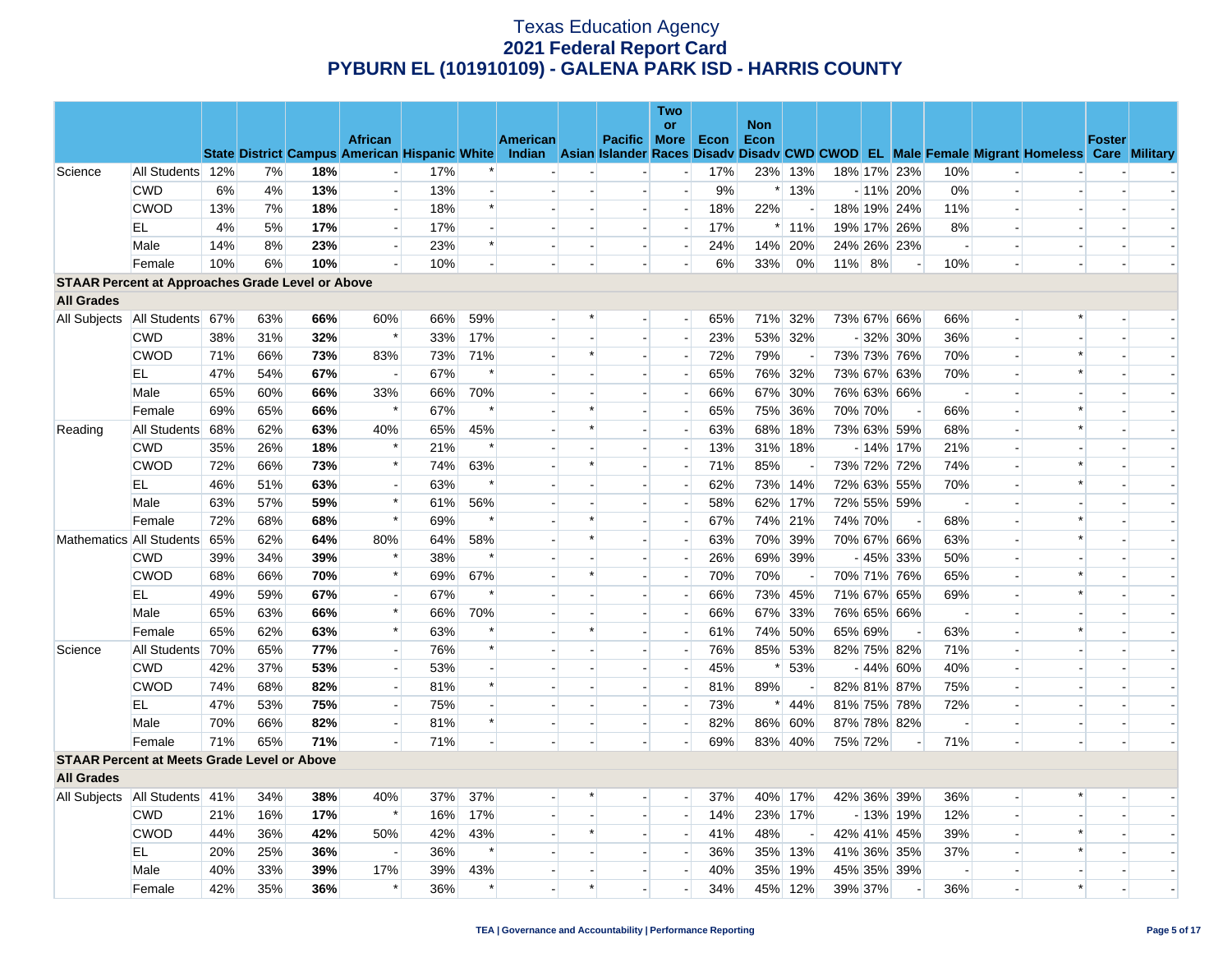|                                             |                  |     |     |     |                                                      |     |                          |          |                          |                          | Two                      |      |                    |                          |                |         |             |                          |                          |                                                                                                  |               |  |
|---------------------------------------------|------------------|-----|-----|-----|------------------------------------------------------|-----|--------------------------|----------|--------------------------|--------------------------|--------------------------|------|--------------------|--------------------------|----------------|---------|-------------|--------------------------|--------------------------|--------------------------------------------------------------------------------------------------|---------------|--|
|                                             |                  |     |     |     | <b>African</b>                                       |     |                          | American |                          | <b>Pacific More</b>      | or                       | Econ | <b>Non</b><br>Econ |                          |                |         |             |                          |                          |                                                                                                  | <b>Foster</b> |  |
|                                             |                  |     |     |     | <b>State District Campus American Hispanic White</b> |     |                          |          |                          |                          |                          |      |                    |                          |                |         |             |                          |                          | Indian Asian Islander Races Disady Disady CWD CWOD EL Male Female Migrant Homeless Care Military |               |  |
| Reading                                     | All Students 44% |     | 35% | 35% | 40%                                                  | 35% | 27%                      |          |                          |                          | $\overline{\phantom{0}}$ | 35%  |                    | 38% 11%                  |                |         | 40% 34% 33% | 38%                      |                          |                                                                                                  |               |  |
|                                             | <b>CWD</b>       | 20% | 15% | 11% | $\ast$                                               | 13% | $\ast$                   |          |                          |                          | $\overline{\phantom{a}}$ | 6%   |                    | 23% 11%                  | $\overline{a}$ |         | 5% 13%      | 7%                       |                          |                                                                                                  |               |  |
|                                             | <b>CWOD</b>      | 47% | 37% | 40% | $\ast$                                               | 40% | 38%                      |          | $\ast$                   |                          |                          | 40%  | 44%                |                          |                |         | 40% 39% 39% | 42%                      |                          |                                                                                                  |               |  |
|                                             | EL               | 20% | 23% | 34% | $\overline{a}$                                       | 34% | $\ast$                   |          | $\overline{\phantom{a}}$ | $\overline{\phantom{a}}$ | $\overline{\phantom{a}}$ | 33%  | 40%                | 5%                       |                |         | 39% 34% 29% | 38%                      | $\overline{\phantom{a}}$ | $\ast$                                                                                           |               |  |
|                                             | Male             | 40% | 31% | 33% | $\ast$                                               | 33% | 33%                      |          |                          |                          | $\overline{a}$           | 32%  | 33%                | 13%                      |                |         | 39% 29% 33% |                          |                          |                                                                                                  |               |  |
|                                             | Female           | 48% | 39% | 38% | $\ast$                                               | 37% | $\ast$                   |          | $\ast$                   | $\overline{\phantom{a}}$ | $\overline{\phantom{a}}$ | 38%  | 42%                | 7%                       |                | 42% 38% |             | 38%                      | $\overline{\phantom{a}}$ | $\ast$                                                                                           |               |  |
| Mathematics All Students                    |                  | 37% | 32% | 38% | 40%                                                  | 37% | 42%                      |          |                          |                          | $\overline{\phantom{a}}$ | 38%  | 38%                | 16%                      |                |         | 42% 38% 41% | 34%                      |                          |                                                                                                  |               |  |
|                                             | <b>CWD</b>       | 21% | 16% | 16% | $\ast$                                               | 13% | $\ast$                   |          |                          |                          |                          | 16%  |                    | 15% 16%                  |                |         | $-18\%$ 17% | 14%                      |                          |                                                                                                  |               |  |
|                                             | <b>CWOD</b>      | 39% | 34% | 42% | $\ast$                                               | 42% | 44%                      |          | ∗                        | $\overline{\phantom{a}}$ | $\overline{\phantom{a}}$ | 41%  | 48%                | $\blacksquare$           |                |         | 42% 42% 48% | 36%                      | $\overline{a}$           | ∗                                                                                                |               |  |
|                                             | EL               | 20% | 28% | 38% | $\overline{\phantom{a}}$                             | 37% | $\ast$                   |          |                          |                          | $\overline{\phantom{a}}$ | 39%  |                    | 27% 18%                  |                |         | 42% 38% 38% | 38%                      |                          |                                                                                                  |               |  |
|                                             | Male             | 37% | 33% | 41% | $\ast$                                               | 41% | 50%                      |          |                          | $\overline{a}$           | $\overline{\phantom{a}}$ | 43%  | 33%                | 17%                      |                |         | 48% 38% 41% | $\overline{\phantom{a}}$ | $\overline{\phantom{a}}$ |                                                                                                  |               |  |
|                                             | Female           | 36% | 31% | 34% | $\ast$                                               | 34% |                          |          | $\ast$                   |                          | $\overline{\phantom{a}}$ | 32%  | 42%                | 14%                      |                | 36% 38% |             | 34%                      |                          |                                                                                                  |               |  |
| Science                                     | All Students     | 43% | 35% | 43% | $\overline{\phantom{a}}$                             | 43% | $\ast$                   |          |                          |                          |                          | 42%  | 54%                | 33%                      |                |         | 45% 38% 48% | 37%                      |                          |                                                                                                  |               |  |
|                                             | <b>CWD</b>       | 22% | 19% | 33% | $\overline{a}$                                       | 33% | $\overline{\phantom{a}}$ |          |                          | $\overline{\phantom{a}}$ | $\overline{\phantom{a}}$ | 27%  | ∗                  | 33%                      |                |         | $-22\%$ 40% | 20%                      | $\overline{\phantom{a}}$ |                                                                                                  |               |  |
|                                             | <b>CWOD</b>      | 46% | 36% | 45% | $\overline{\phantom{a}}$                             | 45% | $\ast$                   |          |                          |                          | $\overline{\phantom{a}}$ | 44%  | 56%                |                          |                |         | 45% 42% 50% | 39%                      |                          |                                                                                                  |               |  |
|                                             | EL               | 17% | 21% | 38% | $\overline{\phantom{a}}$                             | 38% |                          |          |                          |                          | $\overline{\phantom{a}}$ | 38%  |                    | 22%                      |                |         | 42% 38% 44% | 32%                      |                          |                                                                                                  |               |  |
|                                             | Male             | 44% | 36% | 48% | $\overline{\phantom{a}}$                             | 48% | $\ast$                   |          |                          | $\overline{\phantom{a}}$ | $\overline{a}$           | 49%  |                    | 43% 40%                  |                |         | 50% 44% 48% | $\overline{\phantom{a}}$ | $\overline{\phantom{a}}$ |                                                                                                  |               |  |
|                                             | Female           | 42% | 33% | 37% |                                                      | 37% |                          |          |                          |                          |                          | 31%  |                    | 67% 20%                  |                | 39% 32% |             | 37%                      |                          |                                                                                                  |               |  |
| <b>STAAR Percent at Masters Grade Level</b> |                  |     |     |     |                                                      |     |                          |          |                          |                          |                          |      |                    |                          |                |         |             |                          |                          |                                                                                                  |               |  |
| <b>All Grades</b>                           |                  |     |     |     |                                                      |     |                          |          |                          |                          |                          |      |                    |                          |                |         |             |                          |                          |                                                                                                  |               |  |
| All Subjects   All Students   18%           |                  |     | 12% | 21% | 10%                                                  | 21% | 19%                      |          | $\ast$                   | $\overline{\phantom{a}}$ | $-$                      | 20%  |                    | 23% 11%                  |                |         | 23% 17% 22% | 19%                      | $\overline{a}$           |                                                                                                  |               |  |
|                                             | <b>CWD</b>       | 7%  | 4%  | 11% | $\ast$                                               | 12% | 0%                       |          |                          |                          | $\overline{\phantom{a}}$ | 7%   |                    | 20% 11%                  | $-1$           |         | 8% 13%      | 6%                       | $\blacksquare$           |                                                                                                  |               |  |
|                                             | <b>CWOD</b>      | 19% | 13% | 23% | 17%                                                  | 22% | 24%                      |          | $\ast$                   | $\overline{a}$           | $\overline{\phantom{a}}$ | 22%  | 24%                | $\overline{\phantom{a}}$ |                |         | 23% 19% 25% | 20%                      | $\overline{a}$           |                                                                                                  |               |  |
|                                             | EL               | 7%  | 9%  | 17% | $\overline{\phantom{a}}$                             | 18% | $\ast$                   |          | $\overline{\phantom{a}}$ | $\overline{\phantom{a}}$ | $\overline{\phantom{a}}$ | 17%  | 18%                | 8%                       |                |         | 19% 17% 18% | 17%                      | $\overline{\phantom{a}}$ | $\ast$                                                                                           |               |  |
|                                             | Male             | 17% | 11% | 22% | 0%                                                   | 23% | 22%                      |          |                          |                          | $\overline{\phantom{a}}$ | 23%  | 20%                | 13%                      |                |         | 25% 18% 22% |                          |                          |                                                                                                  |               |  |
|                                             | Female           | 19% | 13% | 19% | $\ast$                                               | 18% | $\ast$                   |          | $\ast$                   | $\overline{a}$           | $\overline{\phantom{a}}$ | 18%  | 25%                | 6%                       |                | 20% 17% |             | 19%                      | $\overline{a}$           |                                                                                                  |               |  |
| Reading                                     | All Students     | 18% | 11% | 20% | 0%                                                   | 20% | 27%                      |          | $\ast$                   | $\overline{\phantom{a}}$ | $\overline{\phantom{a}}$ | 20%  |                    | 23% 11%                  |                |         | 22% 16% 19% | 21%                      | $\overline{\phantom{a}}$ |                                                                                                  |               |  |
|                                             | <b>CWD</b>       | 6%  | 3%  | 11% | $\ast$                                               | 13% | $\ast$                   |          |                          |                          |                          | 6%   | 23%                | 11%                      |                |         | 5% 13%      | 7%                       |                          |                                                                                                  |               |  |
|                                             | <b>CWOD</b>      | 20% | 12% | 22% | $\ast$                                               | 21% | 38%                      |          | ∗                        | $\blacksquare$           | $\blacksquare$           | 22%  | 22%                |                          |                |         | 22% 19% 21% | 23%                      | $\overline{\phantom{a}}$ |                                                                                                  |               |  |
|                                             | EL               | 7%  | 8%  | 16% | $\overline{\phantom{a}}$                             | 17% | $\ast$                   |          |                          |                          | $\overline{\phantom{a}}$ | 16%  | 20%                | 5%                       |                |         | 19% 16% 14% | 19%                      |                          |                                                                                                  |               |  |
|                                             | Male             | 16% | 9%  | 19% | $\ast$                                               | 18% | 33%                      |          |                          | $\overline{a}$           | $\overline{a}$           | 18%  | 24%                | 13%                      |                |         | 21% 14% 19% | $\overline{\phantom{a}}$ | $\overline{a}$           |                                                                                                  |               |  |
|                                             | Female           | 21% | 13% | 21% | $\ast$                                               | 21% | $\ast$                   |          | $\ast$                   |                          | $\overline{\phantom{a}}$ | 21%  | 21%                | 7%                       |                | 23% 19% |             | 21%                      | $\overline{\phantom{a}}$ |                                                                                                  |               |  |
| Mathematics All Students                    |                  | 17% | 13% | 22% | 20%                                                  | 23% | 8%                       |          | $\ast$                   |                          | $\overline{a}$           | 22%  | 23%                | 9%                       |                |         | 25% 19% 25% | 19%                      | $\overline{a}$           |                                                                                                  |               |  |
|                                             | <b>CWD</b>       | 8%  | 4%  | 9%  | $\ast$                                               | 10% | $\ast$                   |          |                          | $\overline{\phantom{a}}$ | $\overline{\phantom{a}}$ | 6%   | 15%                | 9%                       |                |         | 9% 10%      | 7%                       | $\overline{a}$           |                                                                                                  |               |  |
|                                             | <b>CWOD</b>      | 18% | 14% | 25% | $\ast$                                               | 25% | 11%                      |          | $\ast$                   |                          | $\overline{\phantom{a}}$ | 25%  | 26%                |                          |                |         | 25% 20% 29% | 21%                      |                          |                                                                                                  |               |  |
|                                             | EL               | 8%  | 12% | 19% | $\sim$                                               | 19% | $\ast$                   |          |                          | $\overline{a}$           | н.                       | 19%  | 13%                | 9%                       |                |         | 20% 19% 20% | 18%                      | $\overline{\phantom{a}}$ |                                                                                                  |               |  |
|                                             | Male             | 18% | 14% | 25% | $\ast$                                               | 27% | 10%                      |          |                          |                          | $\blacksquare$           | 26%  | 19%                | 10%                      |                |         | 29% 20% 25% |                          |                          |                                                                                                  |               |  |
|                                             | Female           | 16% | 13% | 19% | $\ast$                                               | 18% | $\ast$                   |          | $\ast$                   |                          |                          | 18%  | 26%                | 7%                       |                | 21% 18% |             | 19%                      |                          |                                                                                                  |               |  |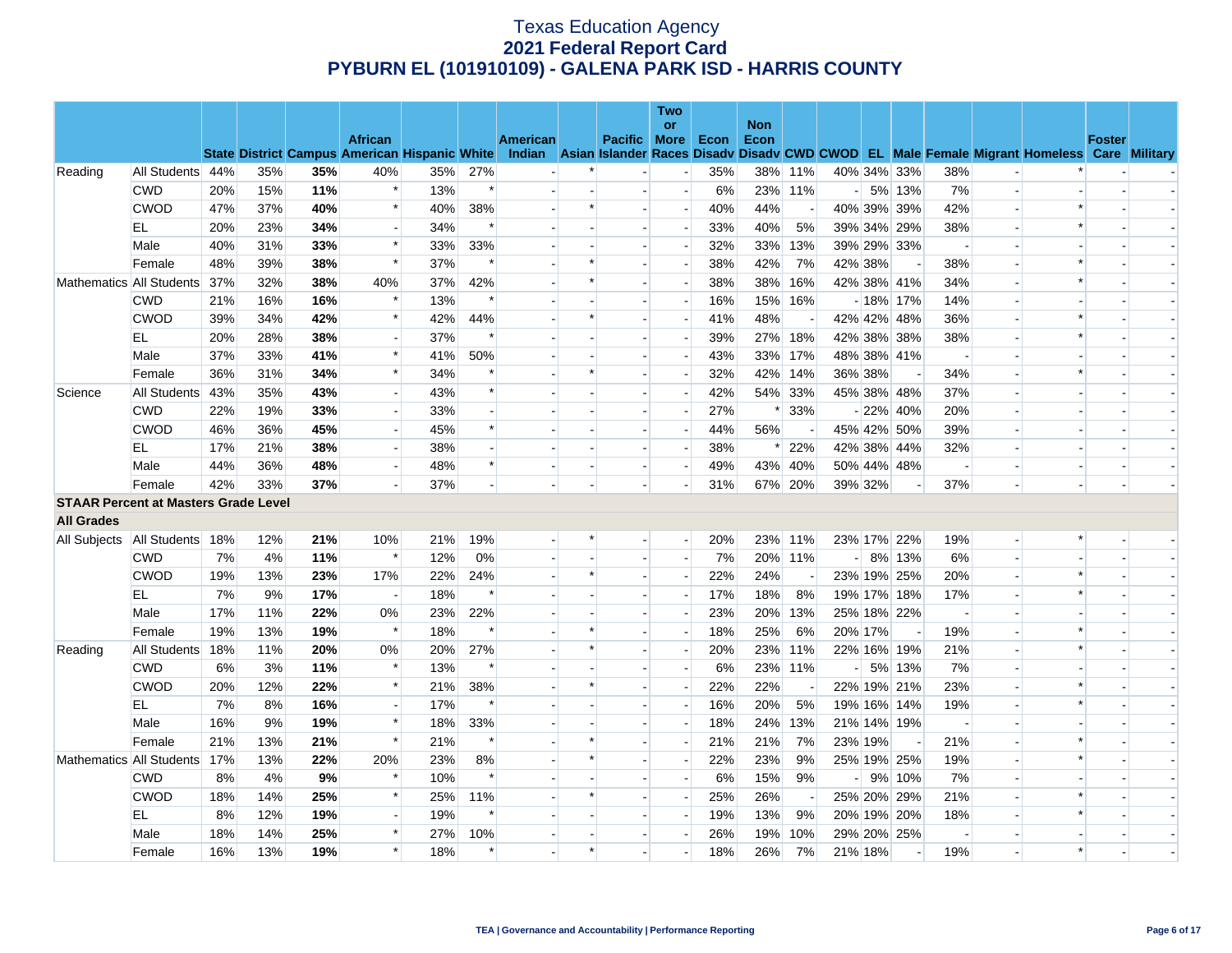|         |              |     |     |     | <b>African</b><br><b>State District Campus American Hispanic White</b> |     | <b>American</b> | <b>Pacific More</b> | <b>Two</b><br>or | Econ | <b>Non</b><br>Econ |         |        |             |     | Indian Asian Islander Races Disady Disady CWD CWOD EL Male Female Migrant Homeless Care Military | Foster |  |
|---------|--------------|-----|-----|-----|------------------------------------------------------------------------|-----|-----------------|---------------------|------------------|------|--------------------|---------|--------|-------------|-----|--------------------------------------------------------------------------------------------------|--------|--|
| Science | All Students | 19% | 12% | 18% |                                                                        | 17% |                 |                     |                  | 17%  |                    | 23% 13% |        | 18% 17% 23% | 10% |                                                                                                  |        |  |
|         | CWD.         | 8%  | 3%  | 13% |                                                                        | 13% |                 |                     |                  | 9%   |                    | $*13%$  |        | $-11\%$ 20% | 0%  |                                                                                                  |        |  |
|         | <b>CWOD</b>  | 20% | 13% | 18% |                                                                        | 18% |                 |                     |                  | 18%  | 22%                |         |        | 18% 19% 24% | 11% |                                                                                                  |        |  |
|         | EL           | 4%  | 5%  | 17% |                                                                        | 17% |                 |                     |                  | 17%  |                    | $*11\%$ |        | 19% 17% 26% | 8%  |                                                                                                  |        |  |
|         | Male         | 20% | 12% | 23% |                                                                        | 23% |                 |                     |                  | 24%  | 14%                | 20%     |        | 24% 26% 23% |     |                                                                                                  |        |  |
|         | Female       | 18% | 12% | 10% |                                                                        | 10% |                 |                     |                  | 6%   | 33%                | 0%      | 11% 8% |             | 10% |                                                                                                  |        |  |

- Indicates there are no students in the group.

\* Indicates results are masked due to small numbers to protect student confidentiality.

### **Part (iii): Academic Growth and Graduation Rate**

#### **Part (iii)(I): Academic Growth**

This section provides information on students' academic growth for mathematics and reading/ELA for public elementary schools and secondary schools which don't have a graduation rate, for the 2020-21 school year. These results include all students tested, regardless of whether they were in the accountability subset. (CWD: children with disability; CWOD: children without disability; EL: English learner)

 *USDE waived reporting requirements in Section 1111(h)(1)(C)(iii)(I) (other academic indicator results for schools that are not high schools) for the 2020-21 school year.* 

#### **Part (iii)(II): Graduation Rate**

This section provides information on high school graduation rates for the class of 2020.

## **There is no data for this campus.**

### **Part (iv): English Language Proficiency**

This section provides information on the number and percentage of English learners achieving English language proficiency based on the 2021 Texas English Language Proficiency Assessment System (TELPAS) data. (EL: English learner)

| <b>Total</b> | <b>EL in Proficiency</b> | <b>Rate of</b> |
|--------------|--------------------------|----------------|
| <b>Class</b> | of EL                    | Proficiency    |
| 267          | 37                       |                |

- Indicates there are no students in the group.
- \* Indicates results are masked due to small numbers to protect student confidentiality.
- $\diamond$  Indicates data reporting does not meet for Minimum Size.